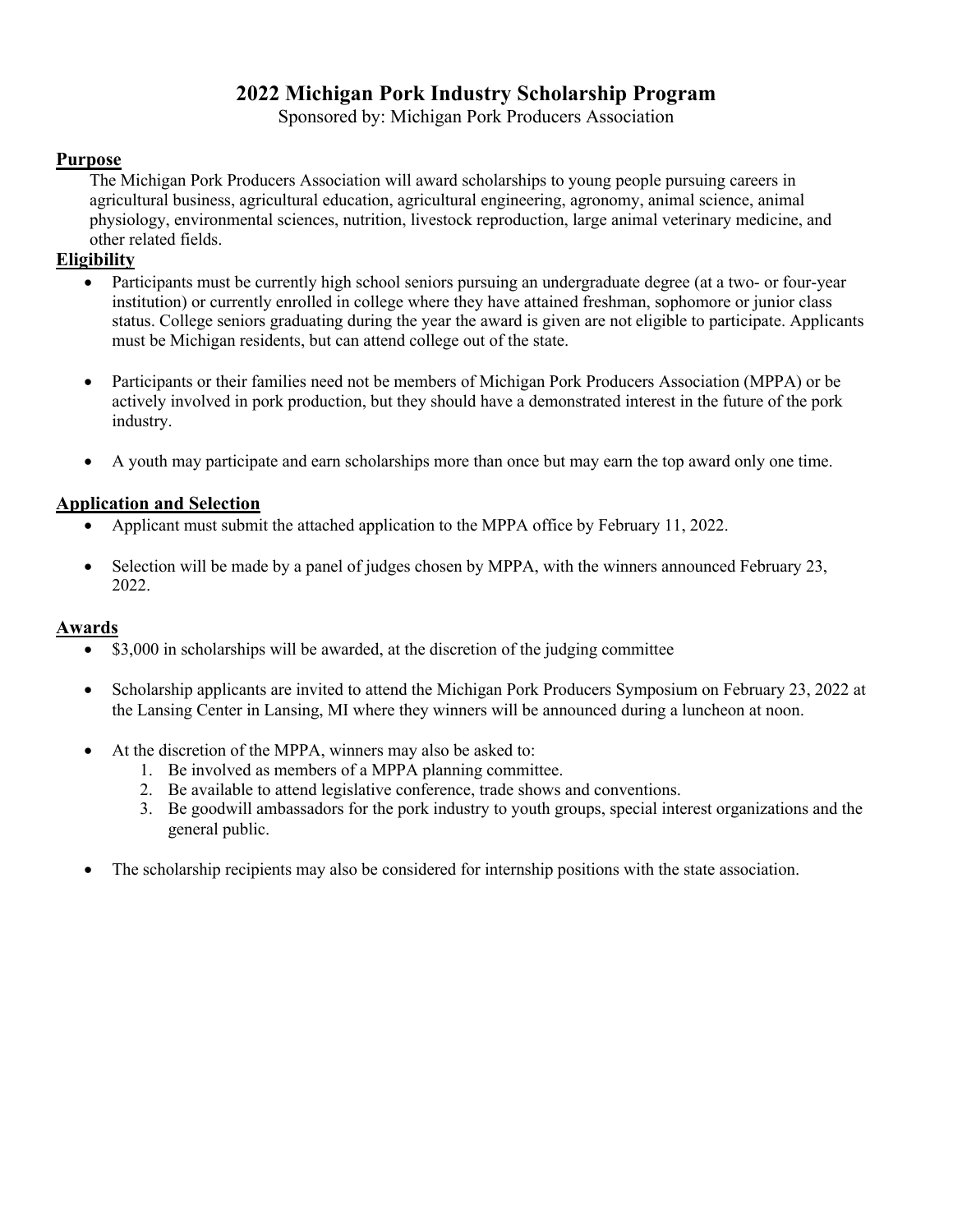# **Michigan Pork Producers Leadership Institute Application**



## **Do not exceed two pages with a minimum of 12 point type**

Return the application by e-mail (schmitt $(\alpha)$ mipork.org) or mail to MPPA, 3515 West Road, Suite B, East Lansing, MI 48823 by February 11, 2022

| <b>Applicant Information</b>      |        |                 |         |                  |  |
|-----------------------------------|--------|-----------------|---------|------------------|--|
| Last Name:                        | First: |                 | Middle: |                  |  |
| Address:                          |        |                 |         | County:          |  |
| City:                             |        | State:          |         | Zip Code:        |  |
| Phone:                            |        | E-mail Address: |         |                  |  |
| Name of Parents:                  |        |                 |         |                  |  |
| High School or college attending: |        |                 |         |                  |  |
| Number of college credits earned: |        | College GPA:    |         | High School GPA: |  |
|                                   |        |                 |         |                  |  |

## **Below list your extracurricular activities in high school or college (e.g. athletics, music, theater, clubs or student government):**

| Activity:<br>Responsibilities/Leadership role(s): | Year $(s)$ : |
|---------------------------------------------------|--------------|
| Activity:<br>Responsibilities/Leadership role(s): | Year $(s)$ : |
| Activity:<br>Responsibilities/Leadership role(s): | Year $(s)$ : |
| Activity:<br>Responsibilities/Leadership role(s): | Year $(s)$ : |
| Activity:<br>Responsibilities/Leadership role(s): | Year(s):     |
| Activity:<br>Responsibilities/Leadership role(s): | Year $(s)$ : |